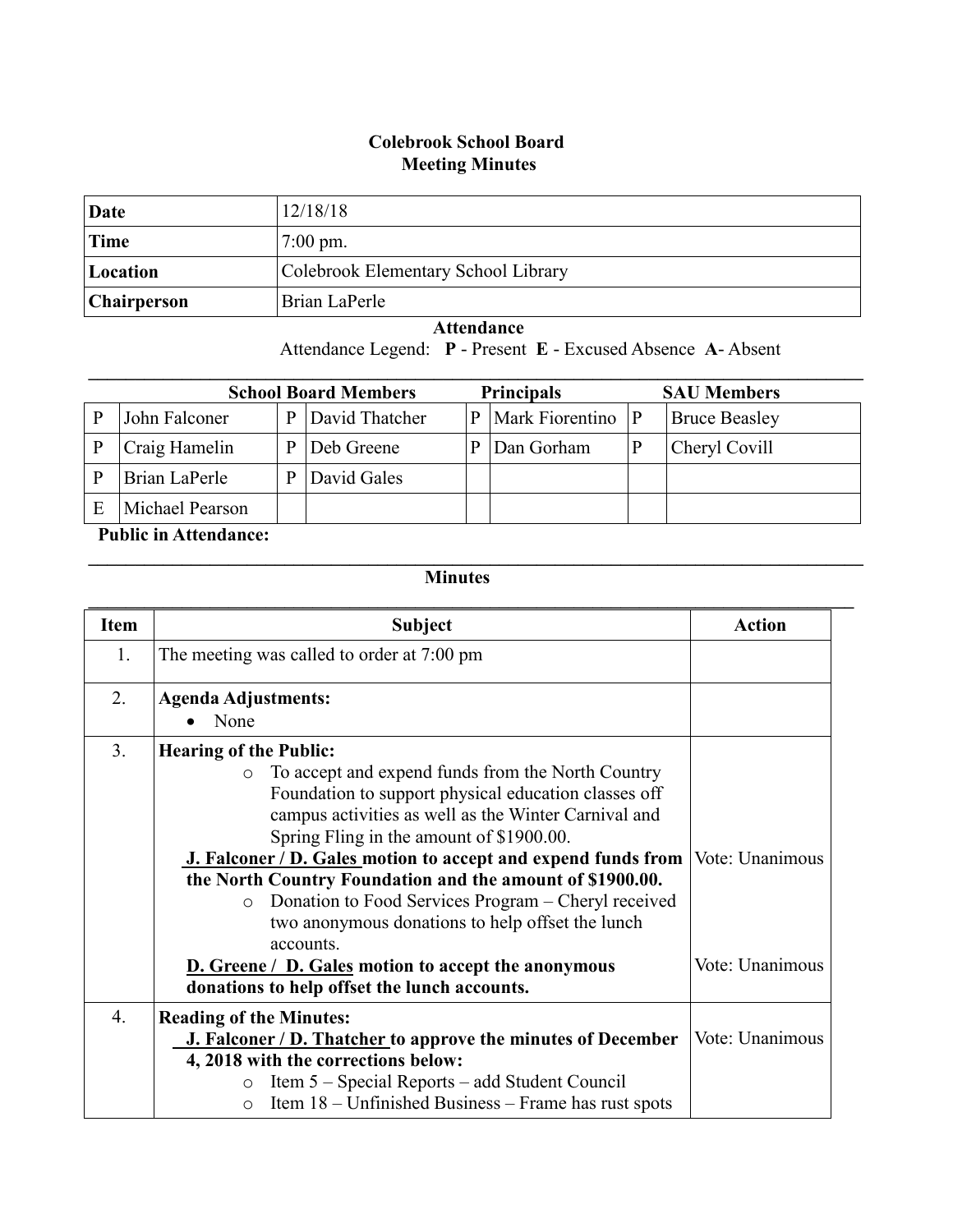| 5.  | <b>Special Reports:</b><br>None                                                                      |                 |
|-----|------------------------------------------------------------------------------------------------------|-----------------|
|     | <b>School Administrator(s) Reports:</b><br>Colebrook Elementary: Dan Gorham                          |                 |
|     | None                                                                                                 |                 |
|     | Colebrook Academy: Mark Fiorentino                                                                   |                 |
|     | None<br>$\bullet$                                                                                    |                 |
|     | <b>Student Council Report:</b>                                                                       |                 |
|     | None<br>$\bullet$                                                                                    |                 |
| 7.  | <b>Superintendent's Report: Bruce Beasley</b>                                                        |                 |
|     | Great job on the Christmas concerts.<br>$\bullet$                                                    |                 |
|     | Boys and Girls basketball are doing well.                                                            |                 |
|     | B. Beasley denied a Sunday practice for December 23 <sup>rd</sup><br>$\bullet$                       |                 |
|     | because it didn't meet the criteria.                                                                 |                 |
|     | B. Beasley and Karen Connor did a presentation at the<br>Kiwanis Club.                               |                 |
|     | Received a lot of good feedback<br>$\circ$                                                           |                 |
|     | 16 students are planning for the DC trip.                                                            |                 |
|     | Fundraiser has been started<br>$\Omega$                                                              |                 |
|     | Cost is \$455.00 per student<br>$\circ$                                                              |                 |
|     | Trip is for $7 & 8 & 8$ graders<br>$\circ$                                                           |                 |
|     | B. Beasley met with Colebrook Staff                                                                  |                 |
|     | There are questions and concerns from staff.<br>$\circ$                                              |                 |
|     | D. Gorham placed a notepad by the box for his staff.<br>$\circ$                                      |                 |
|     | J. Falconer mentioned that B. Beasley did an excellent job on                                        |                 |
|     | the presentation.                                                                                    |                 |
| 8.  |                                                                                                      |                 |
|     | <b>Business Administrator's Report: Cheryl Covill</b>                                                |                 |
|     | The Central Unit has failed at the CES building.<br>This has fried the main control board<br>$\circ$ |                 |
|     | Around \$163,000 to replace the whole unit<br>O                                                      |                 |
|     | Replacing the main control board is roughly \$26,700<br>$\circ$                                      |                 |
|     | J. Falconer / D. Greene motion to replace the main control                                           | Vote: Unanimous |
|     | board and keep on the agenda.                                                                        |                 |
|     | C. Covill has asked Mike Couture for an invoice for the                                              |                 |
|     | upcoming project.                                                                                    |                 |
|     | Playground equipment- inspected, decks need to be replaced.                                          |                 |
|     | C. Covill has a quote of \$17,000<br>$\circ$                                                         |                 |
|     | Decks are covered under the warranty<br>$\circ$                                                      |                 |
| 9.  | <b>NH School Board Association Business: John Falconer</b>                                           |                 |
|     | Keep checking your emails for upcoming events and                                                    |                 |
|     | workshops.                                                                                           |                 |
| 10. | Co-Curricular Committee Report: Brian LaPerle                                                        |                 |
|     | None<br>$\bullet$                                                                                    |                 |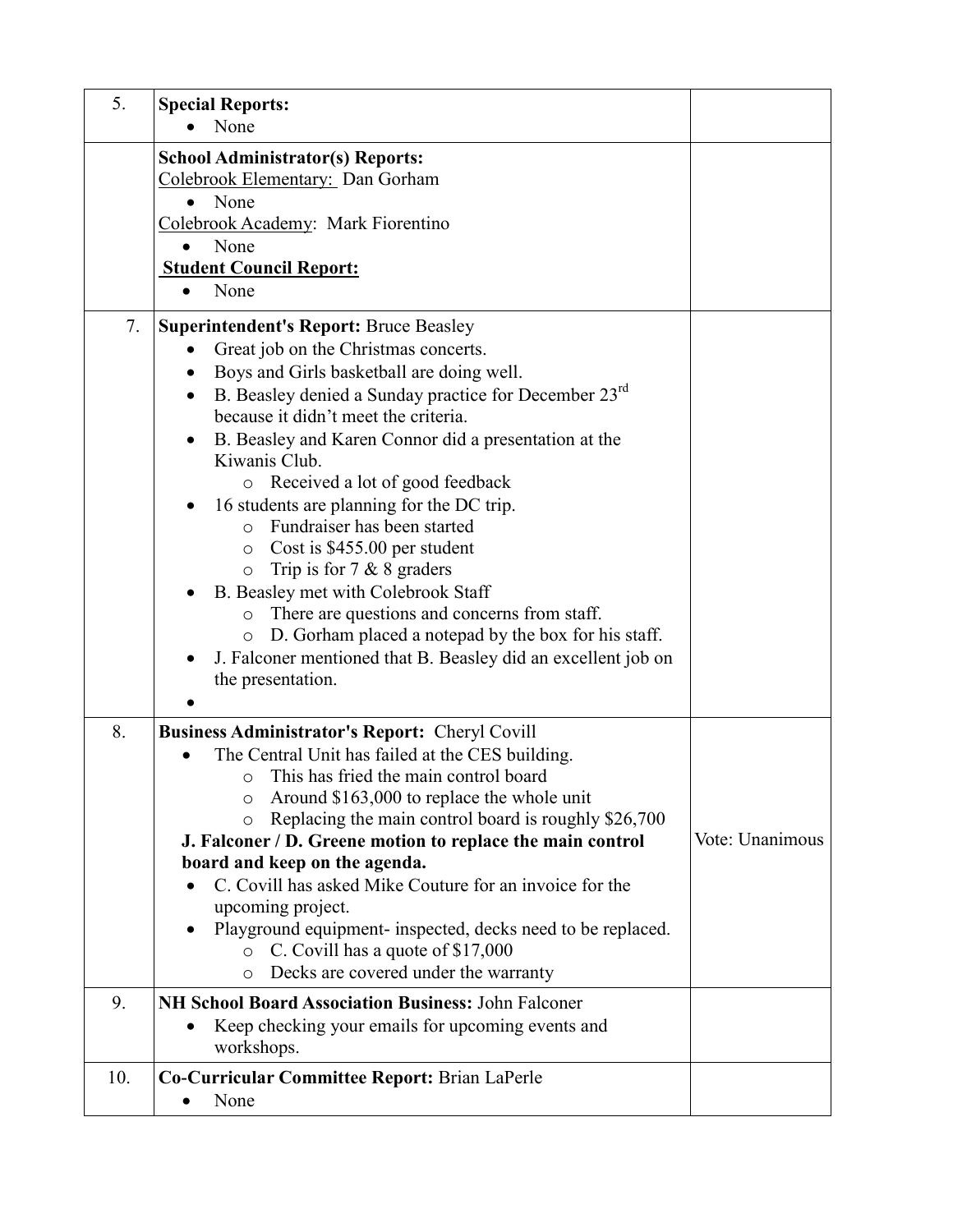| 11. | <b>Building Committee: Craig Hamelin</b><br>None                                                                                                                                                                                                                                                                                                                                                                                                                                                                                                                                                                                                                                           |                                               |
|-----|--------------------------------------------------------------------------------------------------------------------------------------------------------------------------------------------------------------------------------------------------------------------------------------------------------------------------------------------------------------------------------------------------------------------------------------------------------------------------------------------------------------------------------------------------------------------------------------------------------------------------------------------------------------------------------------------|-----------------------------------------------|
| 12. | <b>Policy Committee Report: Deb Greene</b><br>Next meeting on January 24, 2019.                                                                                                                                                                                                                                                                                                                                                                                                                                                                                                                                                                                                            |                                               |
| 13. | <b>Support Staff Committee Report: Michael Pearson</b><br>D. Gales mentioned to find better ways to account for and<br>$\bullet$<br>better ways of service they already have.<br>Hourly rate based on a scale of 0-10<br>$\circ$<br>D. Gales explained how the scale would work,<br>$\circ$<br>super clean, easier to understand                                                                                                                                                                                                                                                                                                                                                           |                                               |
| 14. | <b>Negotiations Committee Report: John Falconer</b><br>None at this time $-$ hopefully within one year more to report                                                                                                                                                                                                                                                                                                                                                                                                                                                                                                                                                                      |                                               |
| 15. | <b>Curriculum Committee Report: David Gales</b><br>None<br>$\bullet$                                                                                                                                                                                                                                                                                                                                                                                                                                                                                                                                                                                                                       |                                               |
| 16. | <b>Technology Committee Report: David Gales</b><br>None                                                                                                                                                                                                                                                                                                                                                                                                                                                                                                                                                                                                                                    |                                               |
| 17. | <b>Regional Committee Report: Brian LaPerle</b><br>Sub-committee working on inventory list and finding answers<br>to questions they have no answers to.                                                                                                                                                                                                                                                                                                                                                                                                                                                                                                                                    |                                               |
| 18. | <b>Colebrook Academy Committee: John Falconer</b><br>None                                                                                                                                                                                                                                                                                                                                                                                                                                                                                                                                                                                                                                  |                                               |
| 19. | <b>Unfinished Business:</b><br>Colebrook Academy move to Colebrook Elementary School<br>B. Beasley passed out and explained the handout on<br>$\circ$<br>the move<br>Cost<br>B. Beasley passed out and explained the handout on<br>$\circ$<br>the cost.<br>B. Beasley passed out a rough draft of how the<br>staffing would look in the classroom.<br><b>Construction Bid</b><br>C. Covill spoke on the cost of the renovations on<br>$\circ$<br>moving the Colebrook Academy to Colebrook<br>Elementary School.<br>Pending voter's approval in March, award contract<br>O<br>to Daniel Hebert.<br>The approval of the voters is $$265,111.00$ (minus<br>$\circ$<br>the handicap bathroom) |                                               |
|     | D. Greene / C. Hamelin motion on approval from the voters to<br>award the contract to Daniel Hebert.<br><b>Budget</b><br>C. Covill went over the budget with the board<br>$\circ$                                                                                                                                                                                                                                                                                                                                                                                                                                                                                                          | Vote: 4 yes 1<br>abstained<br>Vote: Unanimous |
|     | <b>D.</b> Gales / D. Thatcher motion to build the budget with the<br>incentive of the Colebrook Academy students moving to                                                                                                                                                                                                                                                                                                                                                                                                                                                                                                                                                                 |                                               |